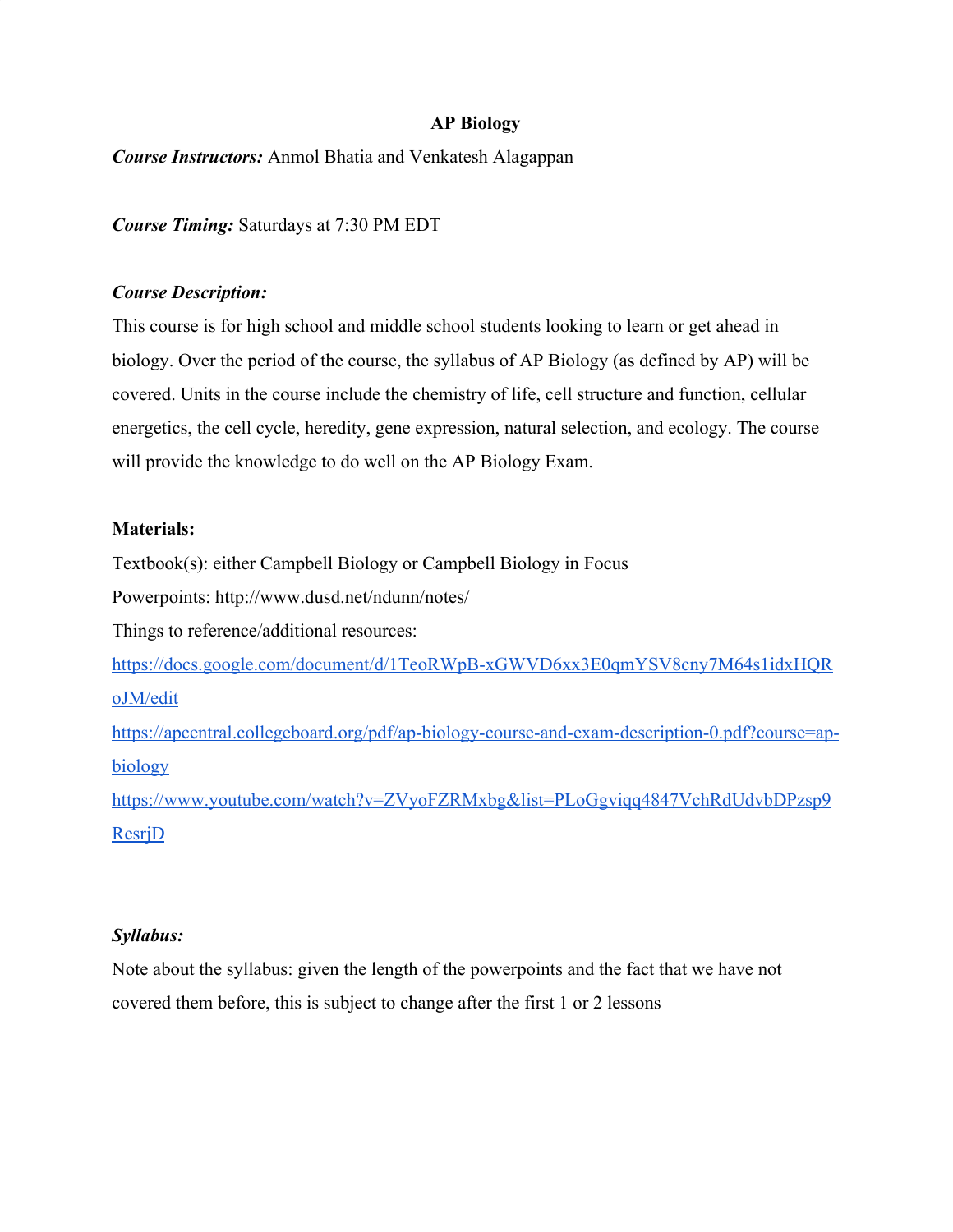11/7/20

- 1. intro powerpoint
- 22. First chapter on evolution

#### 11/14/20

● 23&24. Next chapters on natural selection

#### 11/21/20

- 25&26. Finish history of life and evolution/natural selection
- Look at 1 or 2 frqs on evolution

#### 11/28/20

• 2&3. Basic biochemistry and covering the properties of water

#### 12/5/20

- 4. Carbon Molecules and Chemistry
- 5. Macromolecules (go as far as possible but not necessary to finish)

### 12/12/20

- 5. Macromolecules (finish if needed and review)
- 6. The cell (go as far as possible but not necessary to finish)

#### 12/19/20

- 6. The cell (finish if needed and review)
- 7. Cell membranes

#### 12/26/20

● No Class

### 1/2/21

- 8. Intro to metabolism
- 9. Cellular Respiration/Fermentation (go as far as possible but not necessary to finish)

#### 1/9/20

- 9. Cellular Respiration/Fermentation (finish if needed and review)
- 10. Photosynthesis (go as far as possible but not necessary to finish)

#### 1/16/20

• 10. Photosynthesis (finish if needed and review)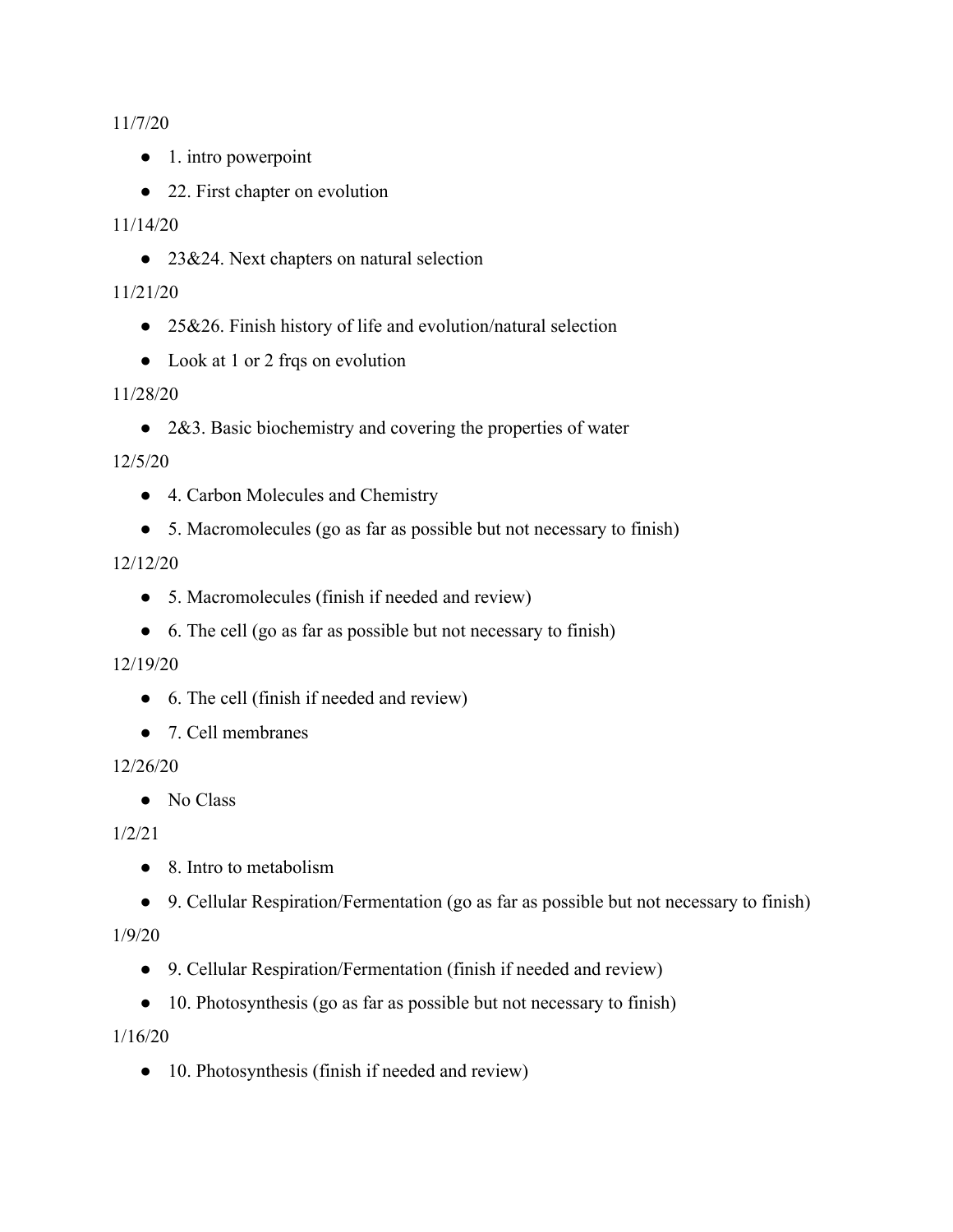● 11. Cell Communication

## 1/23/21

- Review 2-11 (Big Idea 2 Part 1 Study Guide)
- Do Big Idea 2 Part 1 Practice

## 1/30/21

- 12. Cell Cycle
- Review

## 2/6/21

- 13. Meiosis
- Review

## 2/13/21

- 14. Mendel and Genes
- 16. Molecular Inheritance

## 2/20/21

- 17. From Gene to Expression
- 18. Gene Expression

## 2/27/21

 $\ddot{\phantom{0}}$ 

3/6/21

 $\epsilon$ ,  $\epsilon$ 

3/13/21

 $\bullet$ 

3/20/21

 $\epsilon$ 

# 3/27/21

 $\ddot{\phantom{0}}$ 

4/3/21

 $\leftrightarrow$ 

4/10/21